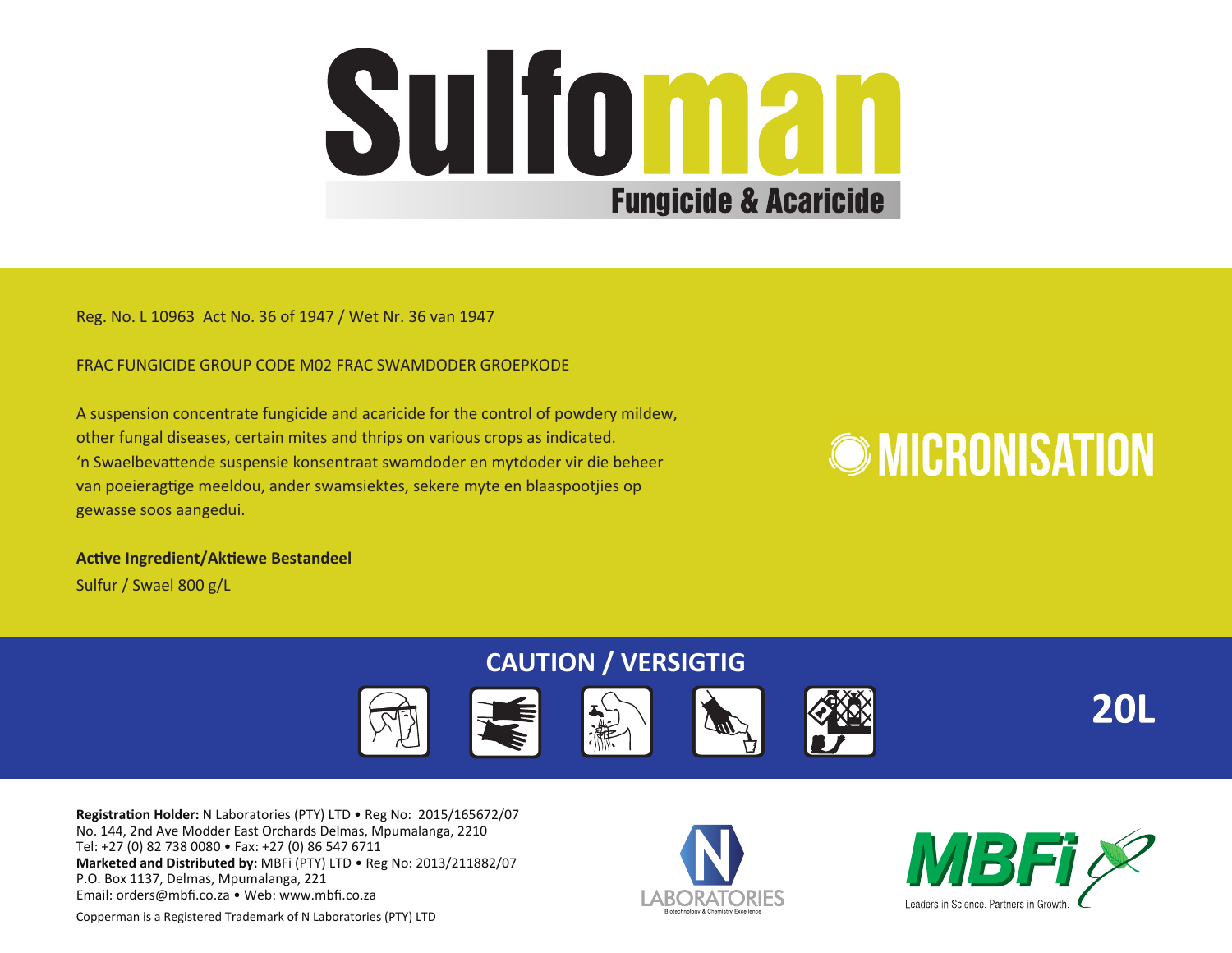## **WARNINGS:**

• **Withholding period:** Minimum number of days between last application and harvest:

Wine and table grapes .........................................................................................6 weeks

• Harmful if swallowed.

- Irritating to eyes, skin and respiratory tract.
- Store in a cool dry place away from food and feed.
- Keep out of the reach of children, uninformed persons and animals.

• Re-entry interval: Do not enter treated area until spray deposit has dried, unless wearing protective clothing.

Although this remedy has been extensively tested under a large variety of conditions, the registration holder does not warrant that it will be efficacious under all conditions because the action and effect thereof may be affected by factors such as abnormal climatic and storage conditions; quality of dilution water; compatibility with other substances not indicated on the label and the occurrence of resistance of the pest against the remedy concerned as well as by the method, time and accuracy of application. Furthermore the registration holder, does not accept responsibility for damage to crops, vegetation, the environment, or harm to man or animal, or for lack of performance of the remedy concerned, due to failure of the user to follow the label instructions or to the occurrence of unforeseen conditions in terms of the registration. Consult the supplier in the event of any uncertainty.

## **PRECAUTIONS:**

- Do not eat, drink or smoke whilst handling this product.
- Prevent contamination of food, feed, drinking water and eating utensils.
- Wear rubber gloves and face shield when handling the concentrate.
- If you get it in your eyes, flush the eyes at once using clean water. If you get it on your skin, wash it off at once. If you spill it on your clothes, change and wash them.
- Invert the empty container over the spray or mixing tank and allow to drain for at least 30 seconds after the flow has slowed down to a drip. Thereafter rinse the container three times with a volume of water equal to a minimum of 10 % of that of the container. Add the rinse water to the contents of the spray tank before destroying the container.
- While spraying, avoid contact with the spray as much as you can.
- Avoid spray drift onto other crops, grazing, rivers or dams.
- Clean applicator thoroughly after use and dispose of wash water where it will not contaminate crops, grazing, rivers or dams.
- Destroy the empty container by means of perforation and flattening and never re-use it for any other purpose.
- Change and wash your work clothes. Wash yourself.

# **USE RESTRICTIONS:**

- Do not apply when temperature is above 28°C.
- Do not apply within 4 days of budding.
- Do not apply mineral oil within 4 weeks prior to, or after, a sulfur application.
- Do not apply under adverse weather conditions causing stress to the crop, e.g. insufficient leaf canopy, high or low temperatures, high or low humidity, rain and frost.

# **DIRECTIONS FOR USE: Use only as directed.**

**Mixing instructions:** Shake the container before use. Replace container cap after pouring. Half fill the spray tank with water. Add the required amount of Sulfoman to the tank while agitating. Fill up the tank to the required volume with water. Ensure thorough agitation during filling and spraying. Always use spray tank strainers when pouring product into spray tank. The spray tank must be flushed out with clean water at the end of the day.

| <b>Crop and Pest</b>                       | Dosage/ha   | <b>Remarks</b>                                                                                                                                                                                                                  |
|--------------------------------------------|-------------|---------------------------------------------------------------------------------------------------------------------------------------------------------------------------------------------------------------------------------|
| Apple<br>Bud mite<br>Powdery mildew & Scab | $3 - 4.5$ L | High volume full cover spray at closed bud stage.<br>Pre-blossom: 300 - 400 ml/100 L water.<br>Early post-blossom: 250 ml/100 L water.<br>Late post-blossom: 200 ml/100 L water.<br>Do not apply to sulfur sensitive cultivars. |
| Avocado<br>Thrips                          | $3 - 4.5$ L | Apply as soon as pest is noticed.                                                                                                                                                                                               |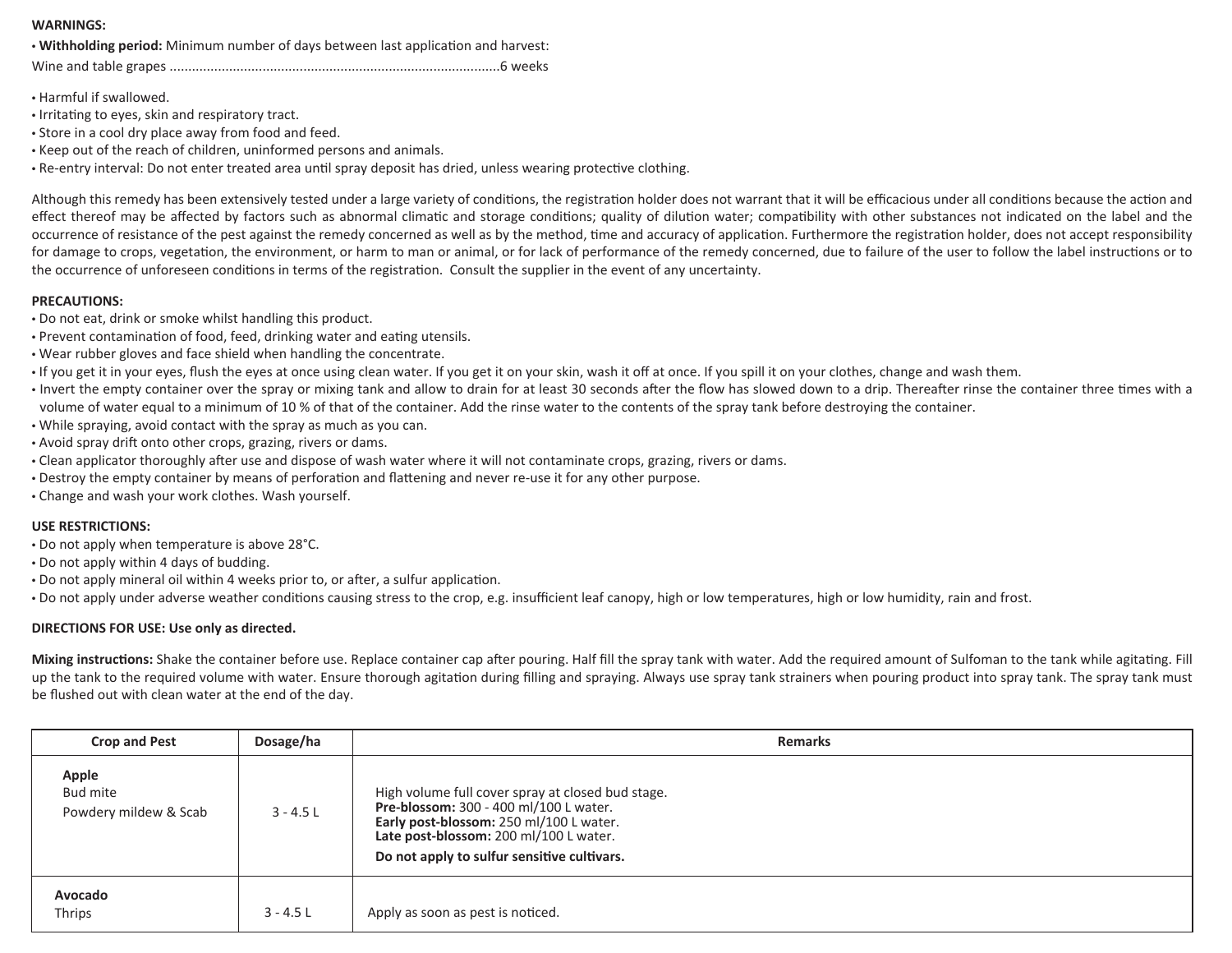| <b>Crop and Pest</b>                                                          | Dosage/ha            | <b>Remarks</b>                                                                                                                                                                                                                                                                                                                                                                                                                                                                                                                                                                                                                                                                                                        |
|-------------------------------------------------------------------------------|----------------------|-----------------------------------------------------------------------------------------------------------------------------------------------------------------------------------------------------------------------------------------------------------------------------------------------------------------------------------------------------------------------------------------------------------------------------------------------------------------------------------------------------------------------------------------------------------------------------------------------------------------------------------------------------------------------------------------------------------------------|
| Bean<br>Thrips & Red Spider mite                                              | $2 - 3L$             | Full cover spray when pest is noticed. Repeat at 10 - 14 day intervals if necessary.                                                                                                                                                                                                                                                                                                                                                                                                                                                                                                                                                                                                                                  |
| <b>Citrus</b><br>Flat mite<br>Grev mite<br>Silver mite<br>Rust mite<br>Thrips | $3 - 4.51$           | Full cover spray. Allow 4 weeks safety period between sulfur and mineral oil treatments.<br>Apply when pest is noticed on fruit from Dec - May. Apply soon after petal drop. Repeat 2 months later.<br>Apply in spring.<br>Apply when first signs of blemishes are noticed on fruit during December - May. Spray whole orchard.<br>Apply when pest is first noticed. Repeat 10 days later if necessary.                                                                                                                                                                                                                                                                                                               |
| Cucurbit<br>Powdery mildew                                                    | $2 - 31$             | Do not use on muskmelon and cucumbers. Start application at first signs of disease and repeat every 7 - 14 days. Depending on foliage,<br>apply up to 1 500 L spray mixture/ha. Ensure total coverage of all parts of the plant.                                                                                                                                                                                                                                                                                                                                                                                                                                                                                      |
| Grape vine<br>Powdery mildew<br>Erinose - Bud mite                            | $2 - 31$<br>$2 - 3L$ | Winter rainfall region: Start application when shoots are 25 cm long. Repeat every 3 weeks as long as necessary.<br>Summer rainfall region: Start application mid summer, particularly during drought, or when first symptoms are noticed.<br>Warning: Heavy applications may cause scorching, especially on warm days (temperatures above 28 °C).<br>Do not apply within 6 weeks before harvest of table and wine grapes since it may result in visual residue deposits in table grapes and in<br>the case of wine grapes it may adversely influence fermentation.<br>Apply when shoots are approximately 10 cm long and repeat when vines are in the flowering stage and again about the first week in<br>December. |
| Mango<br>Powdery mildew                                                       | $3 - 4.5$ L          | Apply as a full cover spray till drip off. Start application at the first signs of infection. Apply every 14 days during the flowering period<br>from July - September. Add Amplify or Twister at 50ml per 100L spray water.                                                                                                                                                                                                                                                                                                                                                                                                                                                                                          |
| <b>Ornamental &amp; Flower</b><br>Thrips<br>Red Spider mite<br>Powdery mildew | 2 L max.             | Full cover spray. Sulfur may injure some ornamentals. Do not apply on warm days. In the case of roses, apply weekly.                                                                                                                                                                                                                                                                                                                                                                                                                                                                                                                                                                                                  |
| Peach<br>Powdery mildew                                                       | $1.5 - 31$           | Apply at first signs of infection. Repeat every 10 - 14 days if weather favours development of the disease. Dosage depends on severity<br>of disease.                                                                                                                                                                                                                                                                                                                                                                                                                                                                                                                                                                 |
| Pea<br>Powdery mildew                                                         | $2 - 3L$             | Apply when first symptoms of disease appear and repeat every 7 - 10 days. Apply up to 1 000 L spray mixture/ha and ensure good<br>coverage.                                                                                                                                                                                                                                                                                                                                                                                                                                                                                                                                                                           |
| Stone Fruit: Peach, Plum<br>& Apricot<br>Rust                                 | $1.5 - 3L$           | Winter rainfall region: Start application early in November.<br>Summer rainfall region: Apply from middle February onwards or as soon as first symptoms are noticed.                                                                                                                                                                                                                                                                                                                                                                                                                                                                                                                                                  |
| Tomato<br>Rust mite                                                           | $2 - 4$ L            | Full cover spray. Repeat at 2 - 4 week intervals.                                                                                                                                                                                                                                                                                                                                                                                                                                                                                                                                                                                                                                                                     |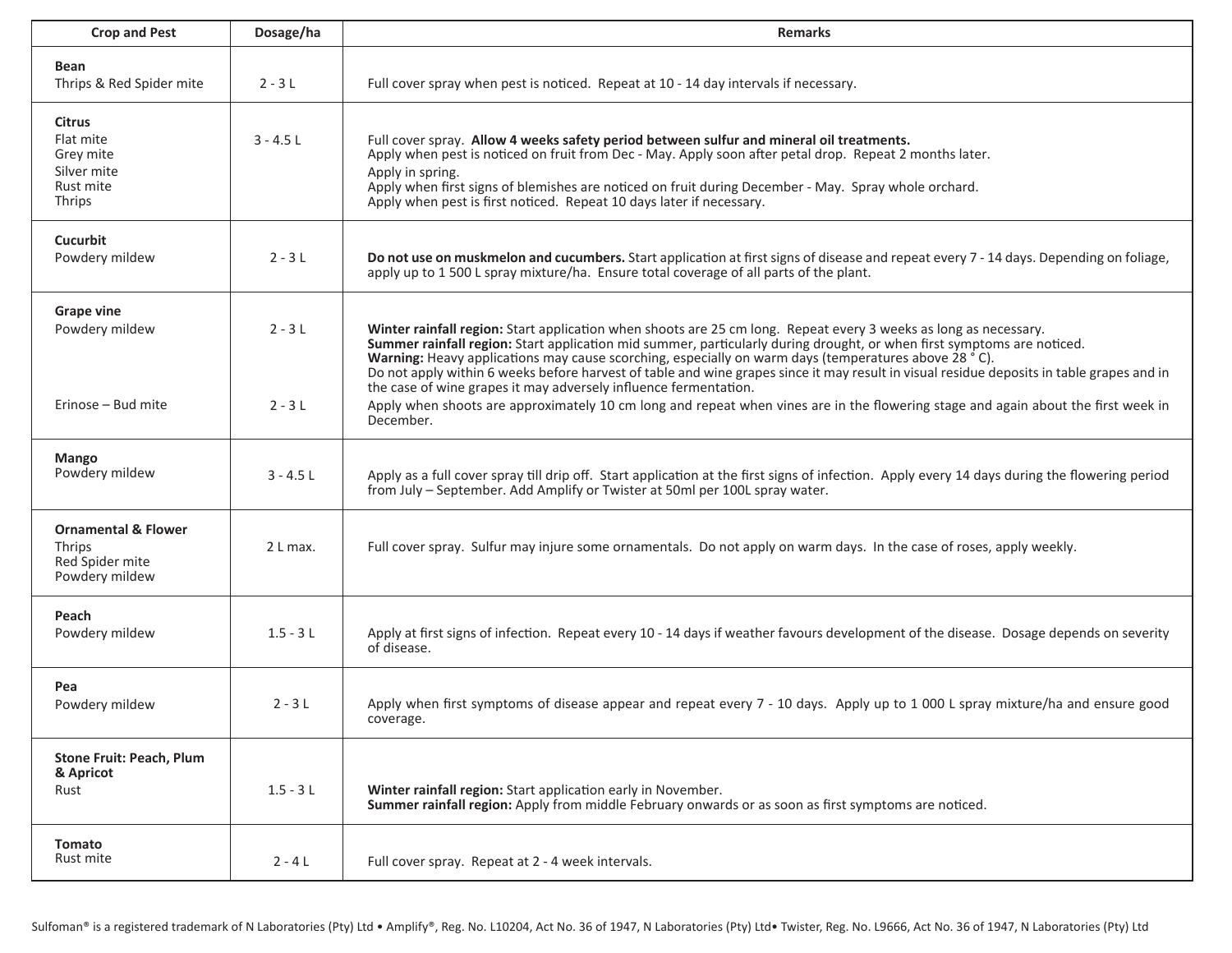#### **WAARSKUWINGS:**

• **Weerhoudingsperiode:** Minimum hoeveelheid dae tussen laaste toediening en oes:

Wyn- en tafeldruiwe.........................................................................................6 weke

- Skadelik as ingesluk of ingeasem word.
- Irriteer oӫ, vel en asemhalingsorgane.
- Giftig vir visse en ander diere.
- Hou weg van kinders en oningeligde persone.
- Stoor in koel droeӫ plek weg van voedsel/voer.
- Hou buite bereik van kinders, oningeligte persone en diere.
- In die geval van vergiftiging, gaan na dokter en wys vir hom die ettiket.
- Na-gebruiks interval: Wag tot die sproei area droog en opgeklaar is voor die area betree word.

Alhoewel hierdie middel omvattend onder 'n groot verskeidenheid toestande getoets is, waarborg die registrasiehouer nie dat dit onder alle toestande doeltreffend sal wees nie, aangesien die werking en effek daarvan beïnvloed kan word deur faktore soos abnormale klimaats- en bergingstoestande; kwaliteit van verdunningswater; verenigbaarheid met ander stowwe wat nie op die etiket aangedui is nie en die voorkoms van weerstand van die plaag teen die betrokke middel sowel as die metode, tyd en akkuraatheid van toediening. Verder aanvaar die registrasiehouer nie verantwoordelikheid vir skade aan gewasse, plantegroei, die omgewing of skade aan die mens of dier nie of weens die gebrek aan prestasie van die betrokke middel as gevolg van die versuim van die gebruiker om die etiketinstruksies of die voorkoms van toestande wat nie ingevolge die registrasie voorsien kon word nie. Raadpleeg die verskaffer in die geval van enige onsekerheid.

#### **VOORSORG:**

- Moet nie eet, drink of rook tydens die hantering van hierdie produk nie.
- Voorkom besoedeling van voedsel, voer, drinkwater en eetgerei.
- Dra rubberhandskoene en gesigskerm wanneer die konsentraat hanteer word.
- As jy dit in jou oë kry, spoel die oë dadelik met skoon water. As jy dit op jou vel kry, was dit dadelik af. As jy dit op jou klere mors, verander en was die klere.
- Keer die leë houer om die spuittenk of mengbak en dreineer ten minste 30 sekondes nadat die vloei tot 'n druppel vertraag het. Spoel die houer daarna af drie keer met 'n volume water gelykstaande aan 'n minimum van 10% van dié van die houer. Voeg die spoelwater by die inhoud van die spuittenk voordat die houer vernietig word.
- Vermy kontak met die spuitstof soveel as moontlik tydens spuit.
- Vermy spuitsweef na ander gewasse, weiding, riviere of damme.
- Maak toedieningsapparaat deeglik skoon na gebruik en gooi waswater weg waar dit nie gewasse, weiding, riviere of damme sal besoedel nie.
- Vernietig die leë houer deur middel van gate en plat en nooit weer gebruik nie dit vir enige ander doel.
- Verander en was jou werkklere. Was jouself.

#### **BEPERKINGS:**

- Moet nie toedien wanneer temperature bo 28°C is nie.
- Moet nie binne 4 dae na bot toedien nie.
- Moet nie mineraal olie toedien 4 weke voor- of na 'n swael toediening nie.
- Moet nie Sulfoman tydens ongunstige weer toestande wat spanning op die gewas veroorsaak toedien nie. Ongunstige weertoestande sluit hoë of lae temperature, hoë of lae humiditeit, reën en ryp in. Moenie toedien wanneer die vrug nog nat is as gevolg van reën of dou nie. Moenie toedien tydens periodes van waterstres nie.

#### GEBRUIKSAANWYSINGS: Gebruik slegs soos aangedui.

Meng instruksies: Skud die houer goed voor gebruik. Draai die prop terug na produk uitgegooi is. Vul die spuittenk half vol met water. Voeg die vereiste hoeveelheid Sulfoman by terwyl geroer word. Vul die spuittenk tot die gewensde volume met water. Verseker dat die produk deeglik gemeng word tydens opvul en besproeing. Gebruik altyd spuittenk sif/filtreerder wanneer produk by die tenk gevoeg word. Die spuittenk moet aan die einde van die dag deeglik met water uitgespoel word.

| Gewas en Pes                                              | Dosis/ha                   | Aanmerkings                                                                                                                                                                                                                |
|-----------------------------------------------------------|----------------------------|----------------------------------------------------------------------------------------------------------------------------------------------------------------------------------------------------------------------------|
| Appel<br>Knopmyt<br>Poeieragtige meeldou &<br>Skurfsiekte | $3 - 4.5$ L<br>$3 - 4.5$ L | Hoë volume volle dekbespuiting teen knop stadium<br>Voor blom: 300 - 400 ml/100 L water.<br>Vroeg na blom: 250 ml/100 L water.<br>Laat na blom: 200 ml/100 L water.<br>Moet nie swael op sensitiewe kultivars toedien nie. |